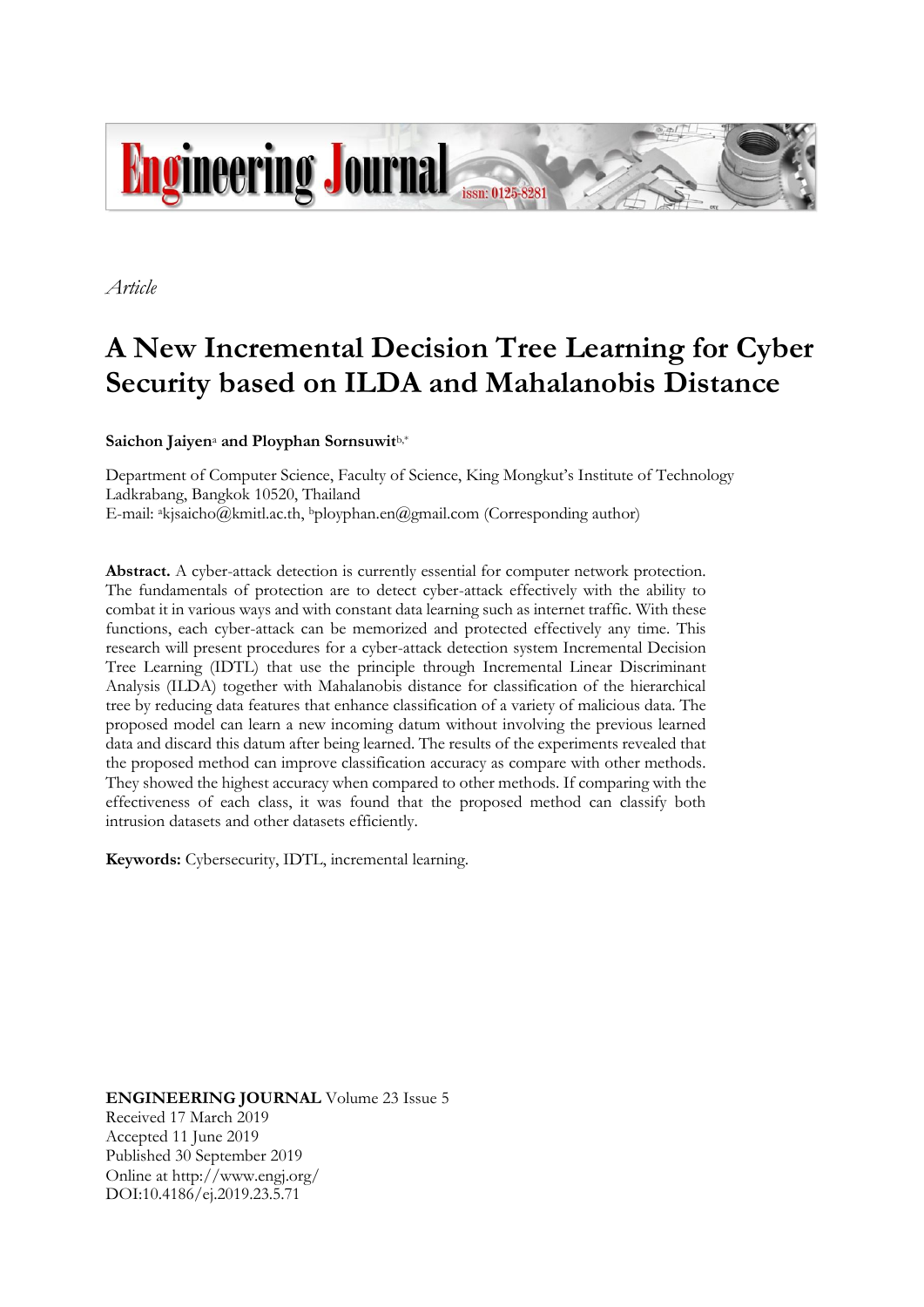## **1. Introduction**

At this current time, the internet has become an important part of people's routines and is utilized for business communication, online social activity, education, medicine, public sector support, etc. Once any of these aspects becomes significant, they are always prone to malicious activities and data theft because any important information stored in organizational networks can be a target of ill-intended individuals attempting to access and misuse these pieces of information. Cyber- attack detection systems are designed differently depending on system vulnerabilities and intrusion intentions such as phishing website, password guessing, spam, distributed denial of service (ddos) attacks, access to observe activities of a target, Elevating Privileges Access Attacks and so on. Currently, new technology is planned and designed to monitor network attacks, for example, cloud computing [1] or Internet of Things (IoT) [2], etc. Especially in current intrusion to communication by secure traffic there is an inadequate transmission of data to the communication, such as chat, file transfer protocol (ftp), p2p or tor traffic etc. It is difficult to detect when sending data over the network. And the intruders are now trying to develop a way to overcome the security of data traffic for commercial purposes, or maybe in an attempt to scramble and test the system's capabilities.

They can be classified into 2 major types – Anomaly-based IDS and Misuse-based IDS [3]. These 2 features have both pros and cons. Misuse-based IDS can detect intrusion accurately by memorizing patterns or dataset rules. Despite highly accurate detection, it is ineffective against newer intrusion due to its limited dataset or unfamiliarity to some systems. Anomaly-based IDS can detect intrusion through analyzing statistics of the normal behavior of users. In the case of any significantly unfamiliar activities contrasting from normal behavior, it can immediately detect them. Therefore, this feature can detect newer intrusions but holds a higher rate of false alarm.

Many previous studies attempted to use algorithms in order to function as anomaly-based IDS detection by presenting procedures to enhance detection features while lowering mistakes and speeding up the processor. In fact, it is compulsory to immediately notify of intrusion [3]–[7]. Linear Discriminant Analysis (LDA) is another important method of feature reduction that has been practiced for many years. This method is utilized effectively in IDS by combining preprocesses and classification of intrusion [8]–[12]. Many previous studies had applied LDA with other machine learning to enhance IDS together with newer intrusion datasets. Likewise, some studies developed and improved LDA algorithms [11], [13] to make the application more effective and more suitable such as Incremental Linear Discriminant Analysis (ILDA) [14] This method used incremental loading for processing. Similar to LDA generalization that models specific processes when finishing without reusing, it is considered as a method suitable for modern IDS. Some studies might classify data by using distance function for clustering as well [15]–[17] that benefits detection of a newer intrusion when a large number are hidden in other intrusion datasets. It's because of using distance function without forming a model resulting in newer intrusion detection.

And cyber-attack detection on the current network within the system should be able to incrementally learn behavior of the normal user and then continuously learn the types of invasion that can be detected immediately. This is a different point from traditional machine learning in traditional Anomaly-based IDS, which uses the model to detect abnormalities. Over time, the model will be updated to the new version. The learning model can't be detected immediately. It is a challenge to develop a network intrusion detection system that is currently in use. It can be incrementally learned behavior with usage and risk of invasion at any time through the data into the system and can be classified as the invasion types that are found in the current system effectively.

In relation to these previous studies, this study aimed to develop intrusion detection procedures through Incremental Decision Tree Learning (IDTL) to classify data in order to enhance the effectiveness and the suitability of the framework for detection on network traffic. To incrementally function, a framework is provided to build models and classify intrusion datasets of the classified structure in a binary hierarchy. Development and improvement of Incremental Linear Discriminant Analysis (ILDA) with using mahalanobis distance to measure distance to classify. Similar to the combination of supervised learning and unsupervised learning, it can detect intrusions that the model is familiar with and other unfamiliar intrusions. The objectives of this study are as follows:

- 1. Some features, out of the high number of features on network traffic, were selected through Pearson Correlation, as many features may not benefit the overall classification measurement.
- 2. Provide an IDTL structure for binary hierarchical cyber-attack detection and development and improvement from ILDA using mahalanobis distance. The procedure launches increment learning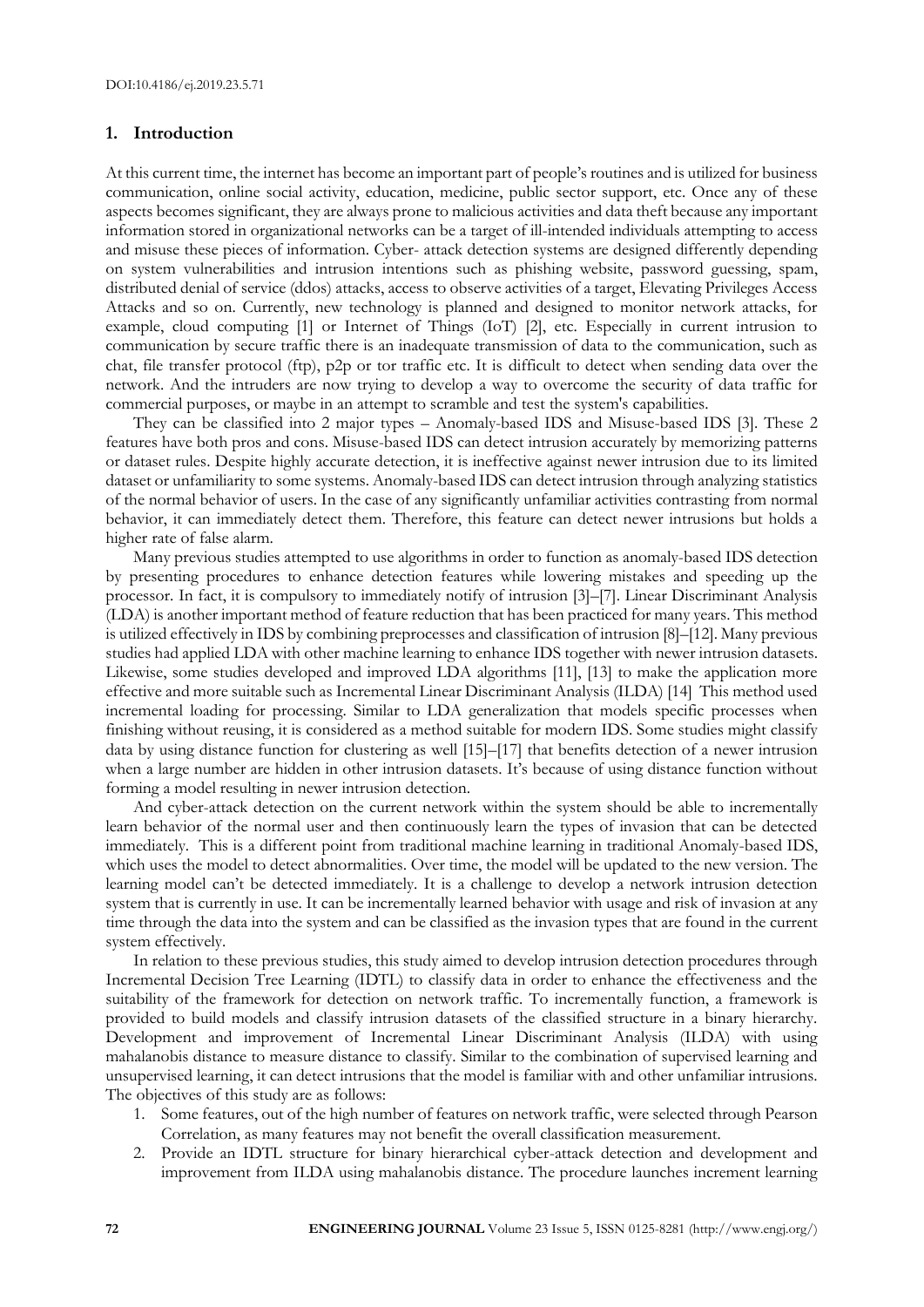of the data to form a constant, one-time, and immediate model without restoring the data to recalculate with other data.

3. Effectiveness of other procedures of intrusion detection were also compared and analyzed.

This study, therefore, is broken down as follows: Section 2: The review of related studies, Section 3: Theory, Section 4: Materials and Methods, Section 5: Results, Section 6: Discussion and Section 7: Conclusions.

#### **2. Relate Studies**

Many researchers have tried to study machine learning used in a variety of algorithm-based intrusion detection. They may come in the form of unsupervised learning [15]–[17] clustering without target specification and supervised learning that is used for training to model in estimation before new data estimation. Semi-supervised learning [5], [13], [18]–[20] is another type involved in function estimation on labeled and unlabeled data, falling between unsupervised learning and supervised learning, and Ensemble Learning [21]–[23] which uses many classification models to vote on an estimation. However, even if the ensemble has to build multiple models for high-quality voting, it may not be suitable for intrusion detection on an always-available network.

Many mentioned procedures attempted to enhance detection by increasing accuracy and reducing false alarm rates. Therefore, many studies applied many methods called Hybrids [24]–[26] which are a combination of methods to improve maximum effectiveness of intrusion detection.

The study [10] used LDA to implement feature reduction and NDL-KDD dataset before classification on neutral networks. It was found that it could reduce features resulting in lower training time and highly effective classification of intrusions. Likewise, the study [25] functions both PCA and LDA to run feature extraction by finding class-pair that both PCA and LDA could pinpoint the best feature value. The feature was later classified through SVM. The result of the test found that it could improve efficiency. In addition, there were more ideas to improve LDA effectiveness. As shown in the study [26], Direct LDA was developed by removing S\_b eigenvectors, corresponding to the eigenvalues that were equal to zero or close to zero and kept the null space of S\_w, to enhance effective detection rates and lower false alarm rates. Not only did LDA prevent DoS but also black hole attacks of self-driving communication and semi self-driving vehicles in VANETs [27]. LDA was more efficient than QDA. It has been stated that feature selection and dataset intrusion could enhance effective classifications [9], [28]. Many researchers emphasized this point, as it could lower data insignificant for calculation, enhancing effectiveness and reducing time consumption. To function in real life applications, a lot of data on networks running through IDS should be significantly feature-selected so that it could detect an intrusion immediately as it occurs.

Currently, the procedure suitable for intrusion detection that is similar to real life application conditions is incremental learning because it can learn from large-scale dynamic stream data and build up a knowledge base over time to benefit future learning and decision-making processes [29]. While, intrusion on incoming and outgoing network traffic is essential to have statistical calculation of constant timely changes to make a decision at a certain moment ensuring if it is a detected intrusion [30]. The study [31] presented Weight ILDA (WILDA) to function with online hand-written Chinese character recognition. WILDA is a method to recognize the issue of an uncertain number of incremental data through methods of weight of S\_w and S\_b calculation to reduce the problem of lower accuracy found in a small proportion of increment new samples. In the test, WILDA was found to solve this problem by increasing accuracy and holding higher efficiency than ILDA.

Besides this, there is another study [32] developing online system FNTAE that can detect real-time intrusion through FIncLDA as a learning model and k-NN as a decision agent to make decisions regarding intrusion detection. This system can utilize chunk LDA for online learning and can be applied to increase the effectiveness of intrusion detection. To increase effectiveness of intrusion detection, preprocessing is important. Many studies tested feature extraction or feature selection through different methods as found in the study [33] using Discrete Wavelet Transform (DWT) for effective enhancement and iPCA in conducting an interactive factor analysis. This study used them for visual comparison of various features and the researchers comparatively experimented data NSL-KDD projection during DWT and non-DWT usage. It was found that using DWT made a clear separation among the attack categories in some classes, for example, R2L which is unidentifiable with raw features. However, R2L can be identified with DWT and is effective with a machine learning test. Additionally, another study [14], [34] used Chi Squared Attribute Evaluator to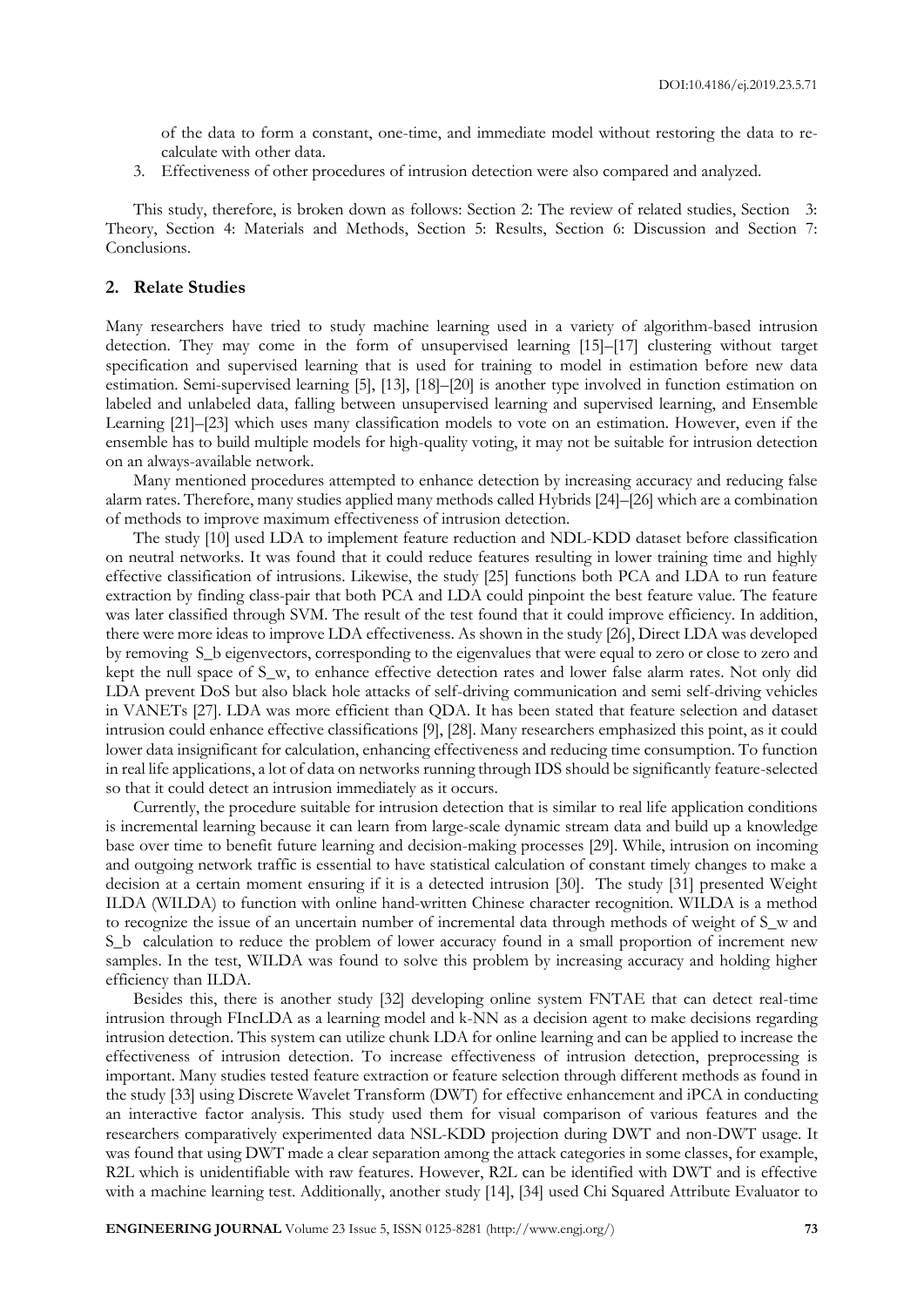select relevant features for classification through LDA and logistic regression (LR). It revealed that both methods could perform well on multiclass and binary classification. Despite higher accuracy than Naïve Bayes, it cannot be higher than SVM and C4.5 having a low computational overhead that is higher than SVM is considered more appropriate to the development of real-time network monitoring. Adding Tor dataset indicates the current significance [37] and discussed Pearson [35].

As shown in the previous studies, this study is interested in developing each procedure of cyber-attack detection to be effective through IDTL based on Sequential Incremental LDA (ILDA) and mahalanobis distance integrated with classification of Tor traffic datasets, which is an invasion of hidden services and other cyber-attack datasets. It aims to be more effective and function in Incremental Learning that can increment numbers of new datasets for modeling constantly as well as efficiently classify each attack type. The model is extended by Incremental learning which will probably be applied with real cyber-attack detection on a real network in the future.

#### **3. Theory**

#### **3.1. Pearson Correlation**

Pearson correlation coefficient is to determine and measure of the strength of the association between the variable X and variable Y based on the method of covariance of these two values, divided by the product of their standard deviations the following values are calculated in Eq. (1) [35].

Let 
$$
X = \{x_1, x_2, ..., x_n\}
$$
 and  $Y = \{y_1, y_2, ..., y_n\}$   

$$
r_{XY} = \sum_{i=1}^n \frac{(x_i - \bar{x})}{\sqrt{\sum_{i=1}^n (x_i - \bar{x})^2}} \cdot \frac{y_i - \bar{y}}{\sqrt{\sum_{i=1}^n (y_i - \bar{y})^2}}
$$
(1)

where  $r_{XY}$  is correlation coefficient whose value is between -1 and 1.

#### **3.2. Sequential Incremental Linear Discriminant (Sequential ILDA)**

Let  $X = \{x_1, x_2, ..., x_N\}$  be a set of training samples with M classes and N be the number of training samples. Let  $y$  be the new incoming datum with the class label  $k$ , the new eigenspace model,  $\Omega' = (Sw', Sb', \bar{x}, N + 1)$ , must be updated by using only the old  $\Omega$  and the new incoming datum y. For the new mean parameter  $\bar{x}'$ , it can be calculated as Eq. (2) [14]:

$$
\overline{x}' = \frac{(N\overline{x} + y)}{(N+1)}
$$
 (2)

For between-class scatter matrix  $Sb'$ , if  $k = M + 1$  representing a newly introduced class, are shown in Eq. (3) and Eq. (4) [14]:

$$
Sb' = \sum_{c=1}^{M} n_c (\overline{x_c} - \overline{x}') (\overline{x_c} - \overline{x}')^T + (y - \overline{x}') (y - \overline{x}')^T
$$
\n(3)

$$
Sb' = \sum_{c=1}^{M+1} n_c' (\overline{x_c} - \overline{x}') (\overline{x_c} - \overline{x}')^T
$$
\n(4)

where  $n'_c$  is the number of samples in class c after having data y appear,  $n_c' = n_c$  when  $1 \le c \le M$ ,  $n'_c = 1$ when  $c = M + 1$ , and  $\bar{x_c} = y$  when  $c = M + 1$ .

When  $1 \leq c \leq M$  then Sb' is updated using the Eq. (5) [14]

$$
Sb' = \sum_{c=1}^{M} n_c' (\bar{x}_c - \bar{x}') (\bar{x}_c - \bar{x}')^T
$$
\n(5)

where  $\bar{x_c} = (1/(n_c+1))(n_c\bar{x_c} + y)$  and  $n_c' = n_c + 1$  if y equals class c; else  $\bar{x_c}' = \bar{x_c}$  and  $n_c' = n_c'$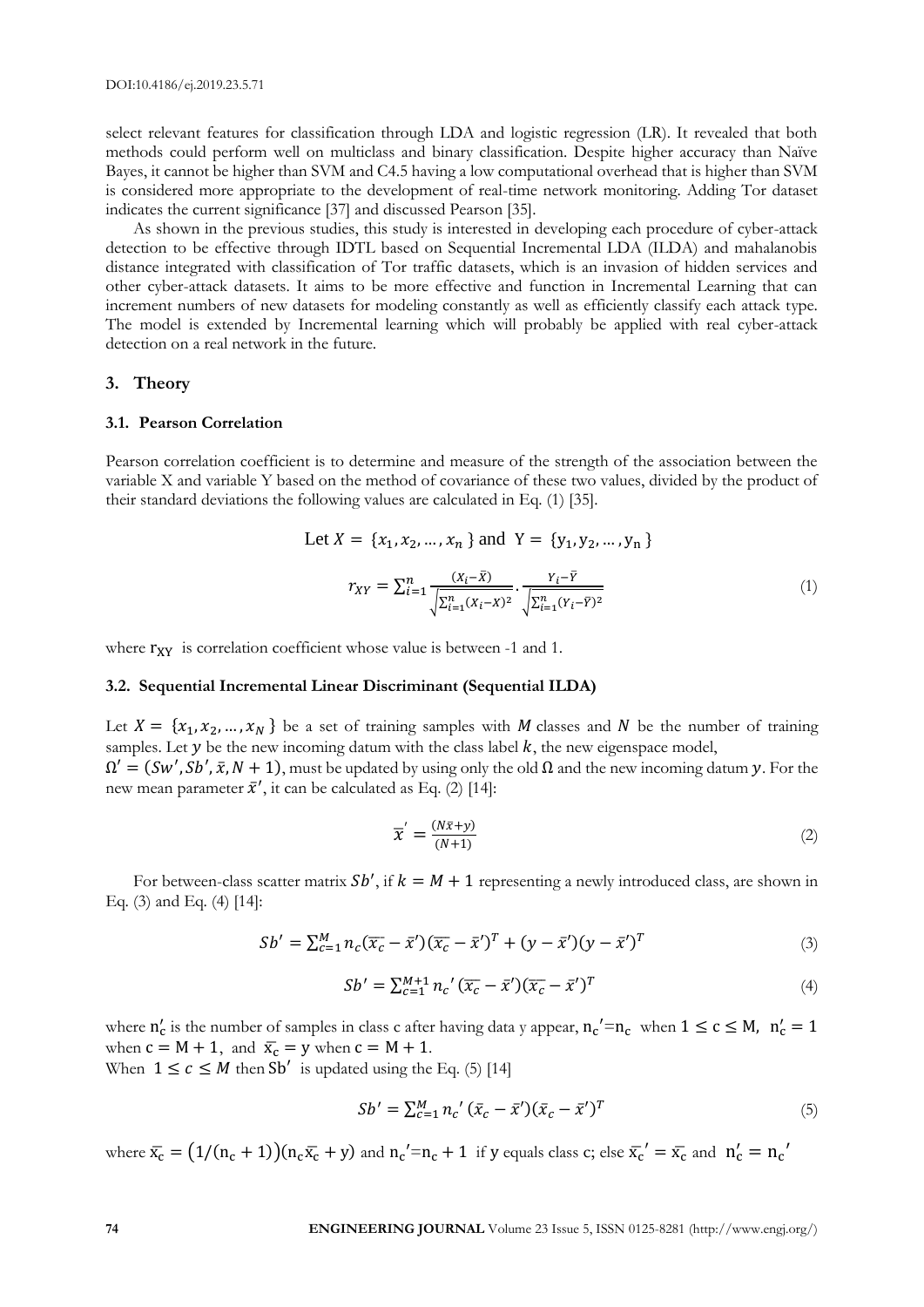For within-class scatter matrix Sw, if y is a new class which means k is the  $(M + 1)$  class. Therefore, updating within-class scatter matrix is not changing as in the Eq. (6).

$$
Sw' = \sum_{c=1}^{M} \sum_{c} + \sum_{k} = \sum_{c=1}^{M+1} \sum_{c} = \sum_{c=1}^{M} \sum_{c} \tag{6}
$$

In case that  $1 \leq c \leq M$  will update  $s_w$  as in the equation shown at the proof in the Appendix.

$$
Sw' = \sum_{c=1, c \neq k}^{M} \sum_{c} + \sum_{k}^{\prime} \tag{7}
$$

$$
\Sigma'_k = \Sigma_k + \frac{n_k}{n_k + 1} (y - \bar{x}_k)(y - \bar{x}_k)^T
$$
\n(8)

#### **3.3. Mahalanobis Distance**

Mahalanobis distance is another interesting measure of the distance between two points in multivariate space as defined in Eq. (9) where d is mahalanobis distance, x is the observation and  $\mu$  is the mean of samples. S is the covariance, it can be displayed as Eq. (9) [36].

$$
d(x,\mu) = \sqrt{(x-\mu)^T S^{-1} (x-\mu)}
$$
\n(9)

#### **4. Materials and Methods**

#### **4.1. The Proposed Method**

This research proposes IDTL which is a new incremental hierarchical learning based on Incremental LDA and mahalanobis distance. The proposed method adopts an Incremental LDA method that can learn several attack types through binary classification. This method is different from traditional LDA algorithms and intrusion detection procedures from other studies. Incremental LDA learns to perform intrusion detection through tree-diagram node forming. Each node can classify different classes of the attack types. IDTL can specify new data through calculation as a one-time process. Briefly, each new data is calculated to form a model once before being completely discarded. Therefore, the learned data can be discarded after being learned. There is no need to store the old data to learn the new incoming data. Additionally, classification is enhanced by mahalanobis distance to increase accuracy. This proposed method is suitable for a modern model of cyber-attack detection on an online computer network that is prone to cyber-attack all the time without attack type identification and damage protection during the application. The process of doing this research is presented as Fig. 1.

We used Tor dataset [37] which is a dataset that has hidden services in traffic network. It has developed a tool to use tor widely and is difficult to detect because it uses multiple protocols. Tor will protect or obscure the personal privacy of its users, as well as their freedom and ability from Internet activities. Therefore, it is a vulnerability for attackers to use Tor as a channel to avoid detection when attacking the network as show in Fig. 1.



Fig. 1. Attack process of Tor [37].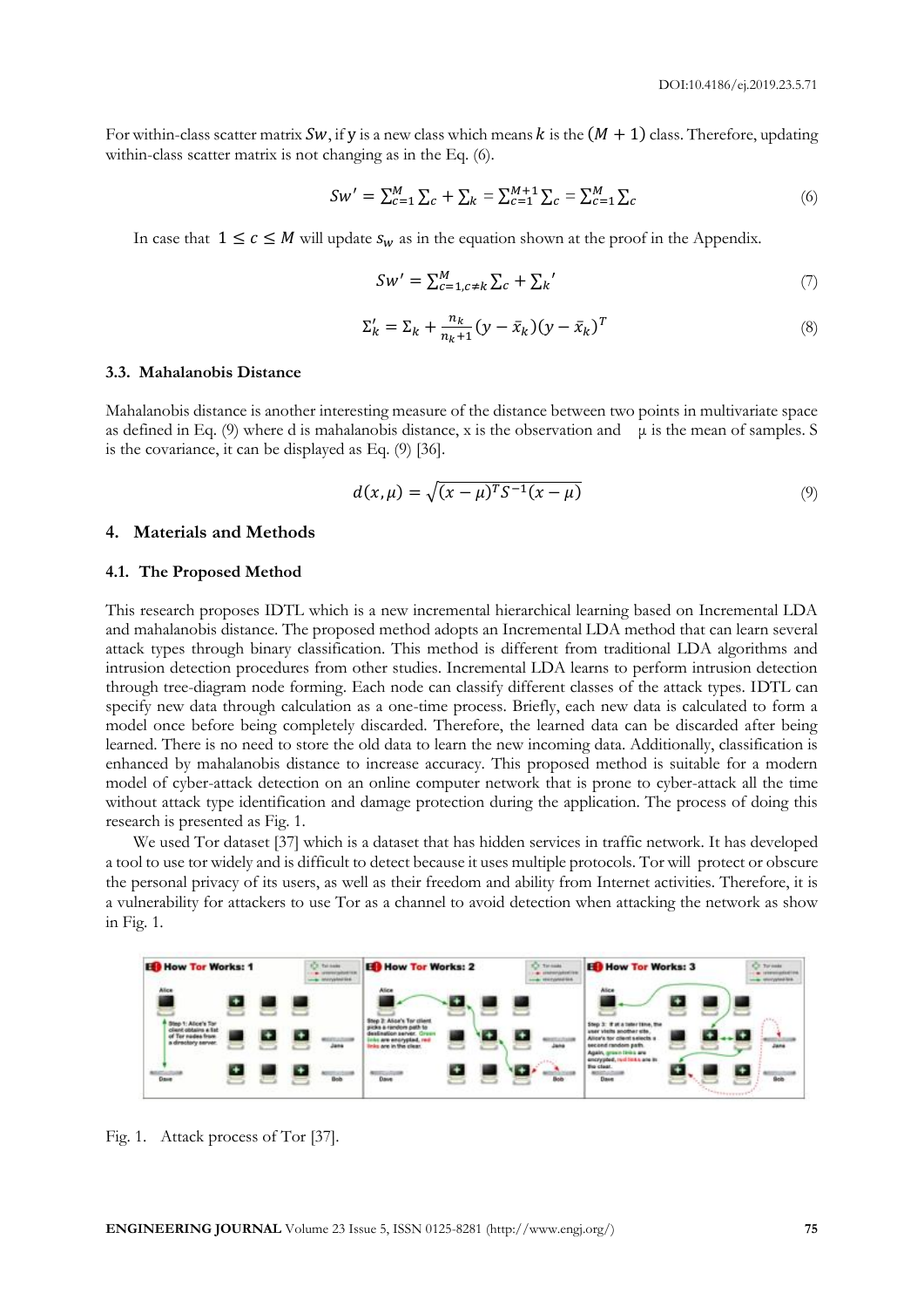Our research was conducted with the Tor dataset in two scenarios: scenario A represents of the implementation classification binary class and scenario B represent the implementation of multiclass classification. It is also tested with other datasets that looks like an invasion, for example, NSL-KDD as a dataset revised from KDD Cup'99 [38], spam dataset [39], phishing dataset [40] and SAME is the dataset of Android system invasion [41]. All stages of the experiment are shown in Fig. 1. They consists of the stages of classification with prior stage of data preprocessing for data availability. Then, features were selected to obtain only related features. Next stages are training and testing along with performance measurement. All stages of the experiment can be discussed as follows:



# Fig. 2. Proposed cyber-attack detection model based on IDTL.

## 4.1.1. Data preprocessing

At this stage, we will convert every text feature into numeric features and select a feature using Pearson Correlation. Because of the algorithm that selects the relationship of each feature, the research uses a variety of fields [42], [43] efficiently. Data is divided into two parts. The first part is for training stage and the second one is for testing stage. By doing so, data for testing stage is not found in data for training stage. This way is similar to authentic intrusion detection in the network.

## 4.1.2. Training stage

After completing the preprocessing of the training, datasets of the training procedure can be divided into two main structures. First, training structure for the binary class and this is for the case normal and abnormal classification is required. Second, multiclass structure is for classifying multi classes that are both normal and several attack types. Both structures use similar IDTL method.

The binary structure is shown in Fig. 3. This demonstrates a learning process of hierarchical visualization of the IDTL, which is classified as normal and abnormal intrusion detection.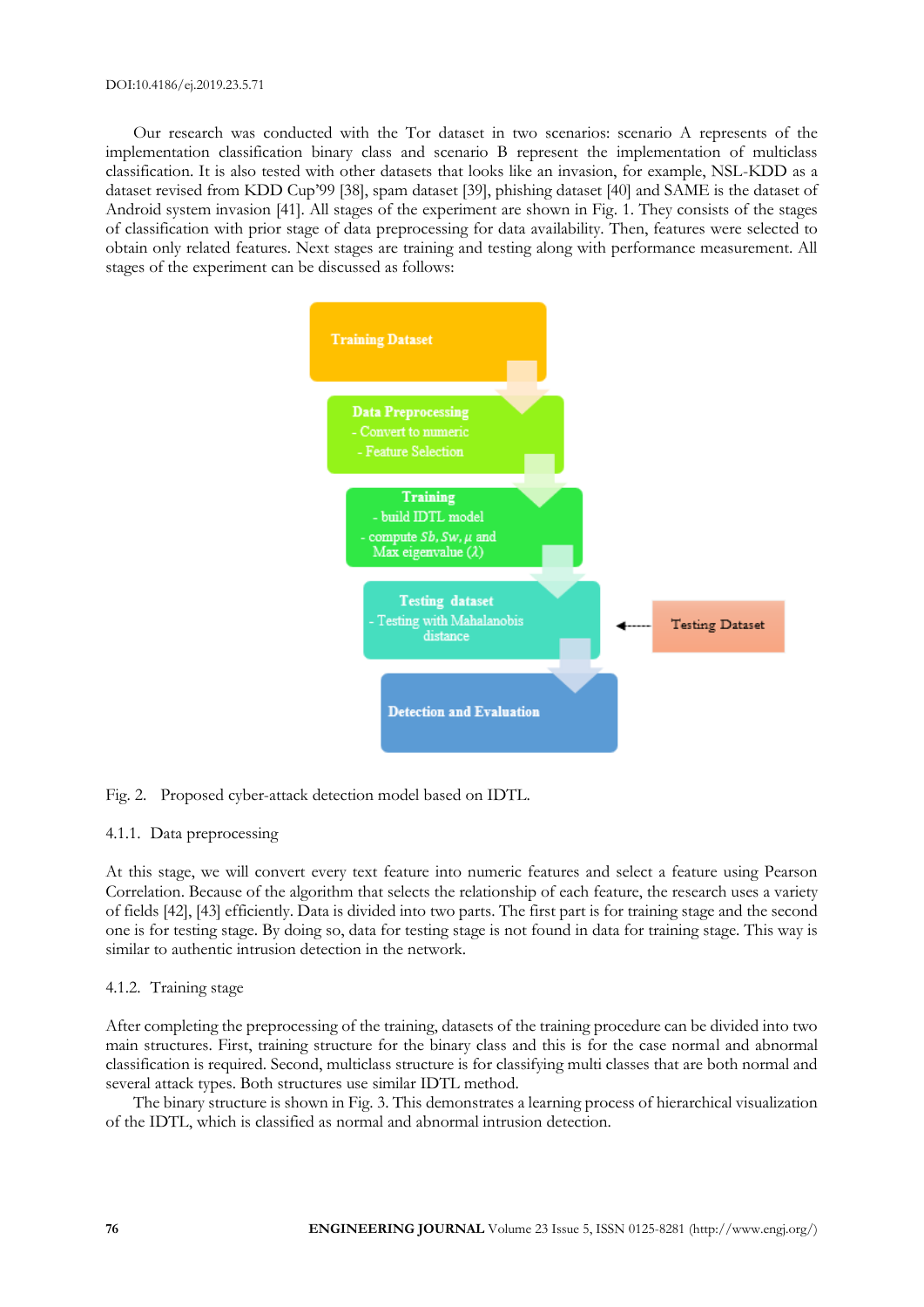

Fig. 3. Procedures of training the proposed model based on binary classes.

Figure 4 demonstrates a learning process of hierarchical visualization of the IDTL which is incremental learning structures: the multiclass classifier structure classifies intrusion detection. The procedure launches increment learning of the data to form a constant, one-time, and immediate model without restoring the data to re-calculate with other data.

All stages of training process of hierarchical structure based on IDTL in Fig. 4 are described as follows:

First, data are divided into Normal class and Attack class as the first stage of classification. When cyberattack occurs, detection operates to analyze whether data are Normal class or Attack class. At this stage, all data are incremented in the learning of  $Sb<sub>1</sub>'$ ,  $Sw<sub>1</sub>'$  between Normal Class and Attack Class, and the mean ( $\mu$ ) of two classes. Then, the first maximum eigenvalue  $\lambda_1$  is solved to prepare testing stages.

Next, Attack type 1 and Other attack#1 types are classified. Attack type 1 has cyber-attack behaviors that can be clearly distinguished from other attack types of intrusion due to its various attempts to cause attack in services that can be found in network disturbance.

It processes through the learning of  $Sb_2$ ',  $Sw_2$ ', mean of two classes  $(\mu)$  and the second maximum eigenvalue  $\lambda_2$ . Next,  $Sb_3$ ',  $Sw_3$ ', mean of two classes ( $\mu$ ) and the third maximum eigen value  $\lambda_3$ . IDTL will increment learn in attack type classes in sequence up to the last stage, Attack type n-1 and Attack type n are classified as separate from each other as shown in Fig. 4.

Our research has improved the equation of the Sequential ILDA, which is multiclass into a binary class equation for binary learning in each tree hierarchy.

$$
Sb' = \sum_{c=1}^{2} (\bar{x}'_1 - \bar{x}'_2)(\bar{x}'_1 - \bar{x}'_2)^T
$$
\n(10)

In the training process, we will read the sequential data one record at a time to calculate and update the virtual model to read the internet traffic to calculate one record. After calculating and updating the model, we do not take that information back to calculations.

That means that any data will be calculated only once, then the model will represent all data. This research has focused on data stream reading, which is used for outlier detection [44].

The incremental learning algorithm is highly effective and is consistent with outlier detection with network-based intrusion detection data streams.

In the training stage, every learning n class hierarchy of IDTL, the eigenspace is updated in every 1 record that is currently taining as shown in Fig. 5.

#### 4.1.3. Testing stage

During the testing stage, mahalanobis distance is used to find the distance for identifying the class of test data in the same sense as real network detection. If the test data is classified to be attack type, these data must be submitted to calculate the distance until they can be identified into the class they belong. The procedure repeats eventually till all data classes have been identified.

$$
d(x,\mu) = \sqrt{(x-\mu)^T \lambda^{-1} (x-\mu)}
$$
\n(11)

To calculate the distance, we use the Max eigenvalue  $(\lambda)$  and mean  $(\mu)$  obtained by increment learning in each class of the class to calculate in the equation.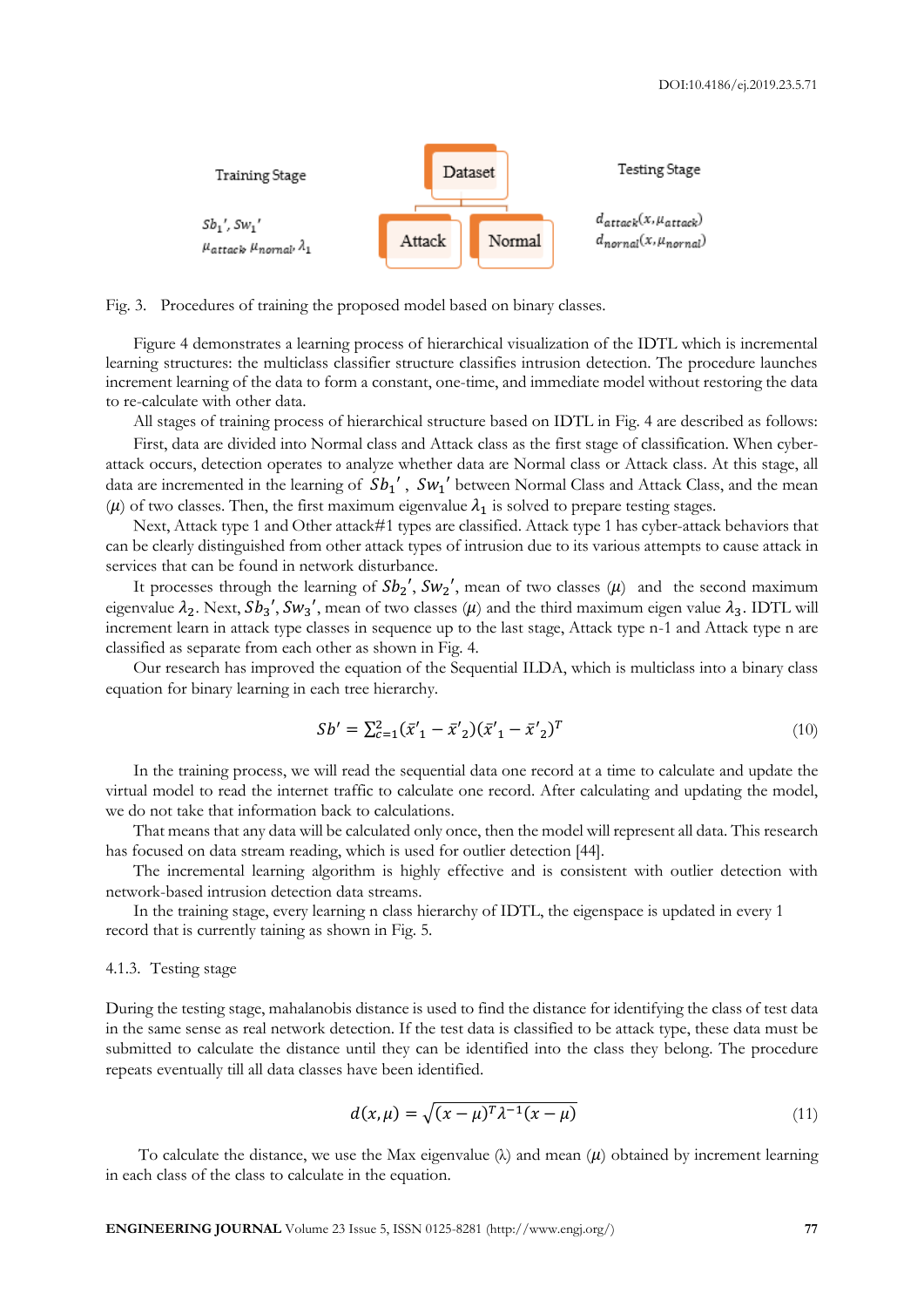

Fig. 4. Procedures of training the proposed model based on multiclass classes.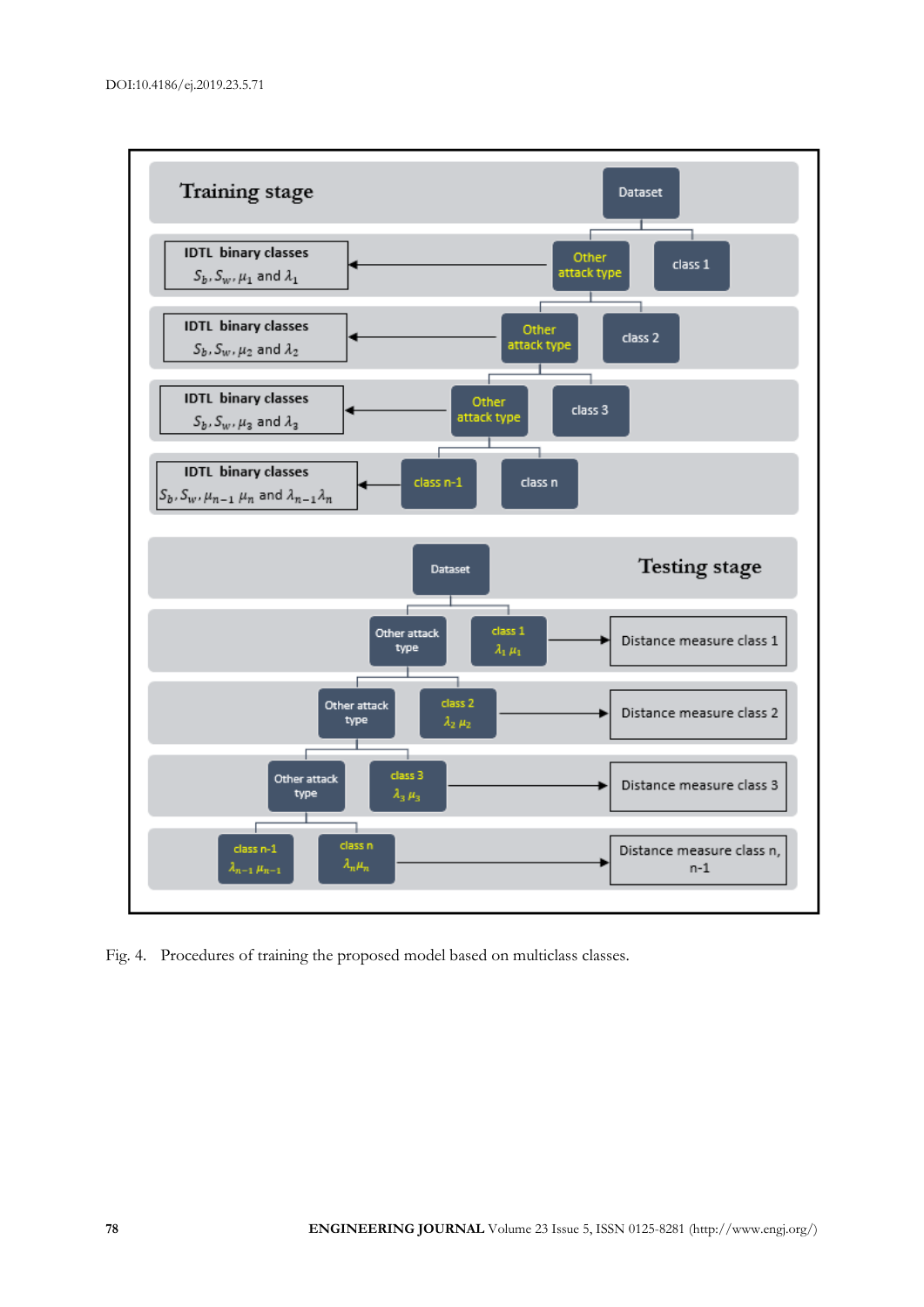

Fig. 5. The eigenspace update in each IDTL hierarchy.

# **4.2. Evaluation**

This research used various methods of performance measurement to ensure analysis accuracy. In classification, class could be predicted through all test data that underwent performance measurement of values as shown in Table 1. Then, the following values' performance was measured.

Table 1. Confusion Matrix

| Predict Value   | Actual Value       |                    |  |  |
|-----------------|--------------------|--------------------|--|--|
|                 | <b>Positive</b>    | Negative           |  |  |
| <b>Positive</b> | True Positive: TP  | False Positive: FP |  |  |
| Negative        | False Negative: FN | True Negative: TN  |  |  |

Precision: The amount of data predicted from the prediction of considering class as shown in Eq. (10).

$$
Precision = \frac{TP}{TP + FP}
$$
\n(10)

Recall or Sensitivity or Detection Rate is a proportion of True Positive cases that are correctly predicted as positive as shown in Eq. (11).

$$
Recall = \frac{TP}{TP + FN} \tag{11}
$$

F-measure is an overall measure of Precision and Recall as shown in Eq. (12).

$$
f-Measure = \frac{2 \times Precision \times Recall}{Precision + Recall}
$$
 (12)

Accuracy is the number of correct data prediction from classes as shown in Eq. (13).

$$
Accuracy = \frac{TP + TN}{TP + TN + FP + FN}
$$
 (13)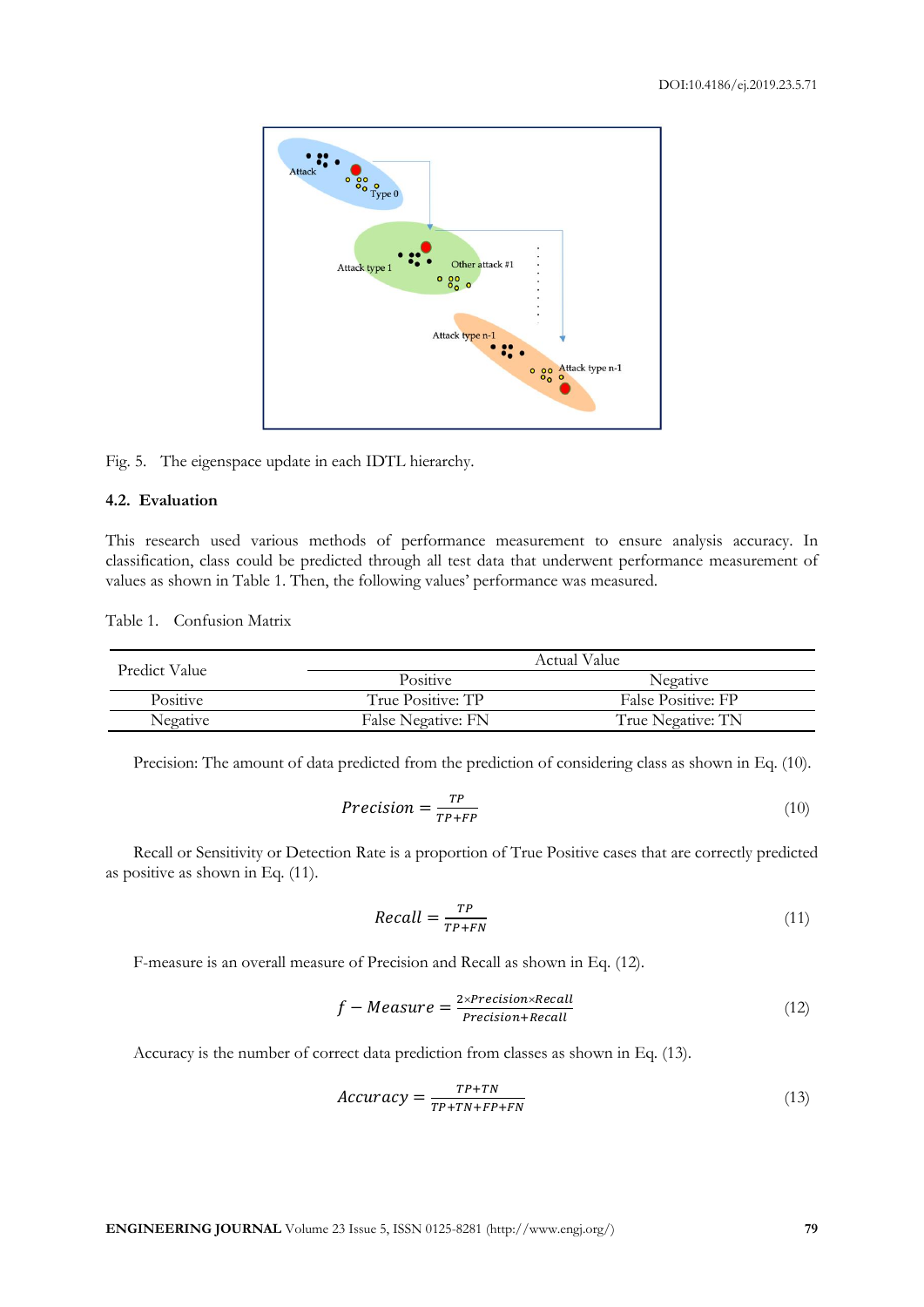## **4.3. Implementation**

This research was conducted by using a personal computer Intel Core, i5-4258U CPU @2.4GHz, 8 GB memory without GPU acceleration and our algorithm was implemented in MATLAB R2017. In the step of preprocess it was used to select important features before the training and testing of data that was previously presented. In classification, class of attack types training and testing was done to measure efficiency.

Next, this study's method was compared with other methods of various machine's learning. For example, Naïve Bayes, Decision Tree, k-NN, Multi-layer Perceptron (MLP) and SVM. It was also tested with other attack types that the dataset currently represents an intruder to confirm the effectiveness of our approach.

## **4.4. Algorithm**

The proposed incremental decision tree learning (IDTL) algorithm can be described as follows:

## **Algorithm IDTL Algorithm**

**Input**: Training set =  $\{(x_1,y_1), (x_2,y_2), ..., (x_n,y_n)\}$ , with class label  $y_i \in \{1, ..., k\}$  of training dataset **Outpu**t: IDTL Model **For**  $i = 1, \ldots, n$  //  $n$  is number of samples For  $y = 1, ..., k$  //  $k$  is number of class label If class label belong to any  $k$  class. Then Update  $\bar{\mu}'$ , Sb' and Sw' **Else** Update  $\bar{\mu}'$ , Sb' and Sw' for other k class Calculate max eigenvalue for any  $k$  class  $//$  for binary classification **If** class label belong to any  $k - 1$  class Update  $\bar{\mu}'$ , Sb' and Sw' **Else** Update  $\bar{\mu}'$ , Sb' and Sw' for k class Calculate max eigenvalue for any  $k$  class // for binary classification **End End End**  IDTL model with max eigenvalue of every class label for hierarchical distance measure

**End**

## **5. Results and Discussion**

#### **5.1. Results**

We will test with Tor the data stored in a real-world model. The view is divided into 2 scenarios. Scenario A tests the binary classes Tor and non –Tor. In Scenario B, it tests multiclass include Browsing, Email, Chat, Audio, Video, FTP, VoIP and P2P. Each class has different numbers and types of hidden services. We have similar and smaller group classes as follows, Browsing's label as class 1, FTP + P2P label as class 2, Audio + VOIP label as class 3 and Chat + Email + Video label as class 4

 $d(x,\mu) = \sqrt{(x-\mu)^T \lambda^{-1}(x-\mu)}$ 

The experiment will use all data from all developers, divided into 70 percent for training datasets and 30 percent for testing datasets. Data for testing will never appear in the training dataset as with cyber attack detection in computer networks.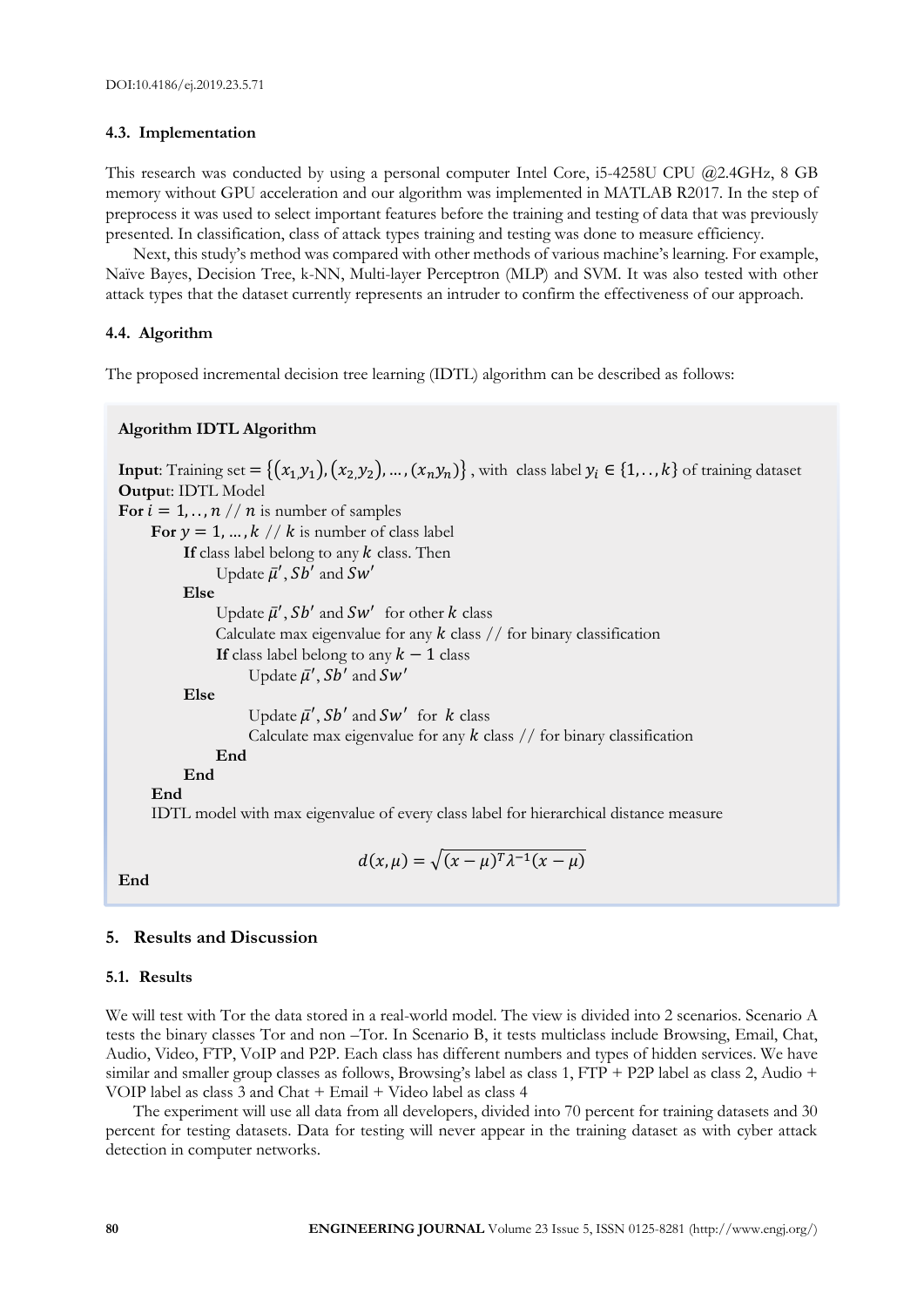#### 5.1.1. Feature selection

In scenario A: 9 features were selected out of a total of 28 features using as shown in Table 2. And scenario B: 11 features were selected out of a total of 28 features as shown in Table 3.

Table 2. Selected features from the feature selection stage and its explanation of scenario A.

| Feature No. | Feature Name       |
|-------------|--------------------|
| 8           | Flow Packets/s     |
|             | Flow Bytes/s       |
| 6           | Flow Duration      |
| 5           | Protocol           |
| 19          | <b>Bwd IAT Max</b> |
|             | Source IP          |
| 2           | Source Port        |
| 12          | Flow IAT Min       |
| 9           | Flow IAT Mean      |

Table 3. Selected features from the feature selection stage and its explanation of scenario B.

| Feature No. | Feature Name            |
|-------------|-------------------------|
| 2           | Source Port             |
| 11          | Flow IAT Max            |
| 15          | Fwd IAT Max             |
| 19          | <b>Bwd IAT Max</b>      |
| 18          | Bwd IAT Std             |
| 14          | Fwd IAT Std             |
| 4           | <b>Destination Port</b> |
| 10          | Flow IAT Std            |
| 6           | Flow Duration           |
|             | Source IP               |
|             | Flow IAT Mean           |
|             |                         |

## 5.1.2. Results for IDTL

When tested, IDTL is most effective when compared to traditional ILDA algorithms, and better than without feature selection is shown in Table 4 - 5. When we compared the IDTL with feature selection, we proposed the choice of feature, or no feature being chosen. In addition, compared with traditional ILDA with mahalanobis the distance would have a classification procedure similar to the one we proposed. The difference is based on the original  $Sb'$  value of the traditional ILDA algorithm and without the feature selection.

The results show that the methods we proposed are most effective overall. And to determine the fmeasure and accuracy, the sub-class was found to be the most effective as well.

In the case of a binary class, it is classified separately between Tor traffic and non Tor, which is classified as normal and abnormal. In the case of a multi class, it distinguishes difficult and some illegal services in some countries. Like P2P. Other services are also unobtrusive services, such as submitting malware via ftp. The experiments show that IDTL can detect these services and performs better than algorithms others have compared.

Table 4 - Table 5. Compare the efficiency between the algorithms we proposed in the feature selection and without the feature selection and the traditional ILDA approach with the mahalanobis distance of scenario A and scenario B.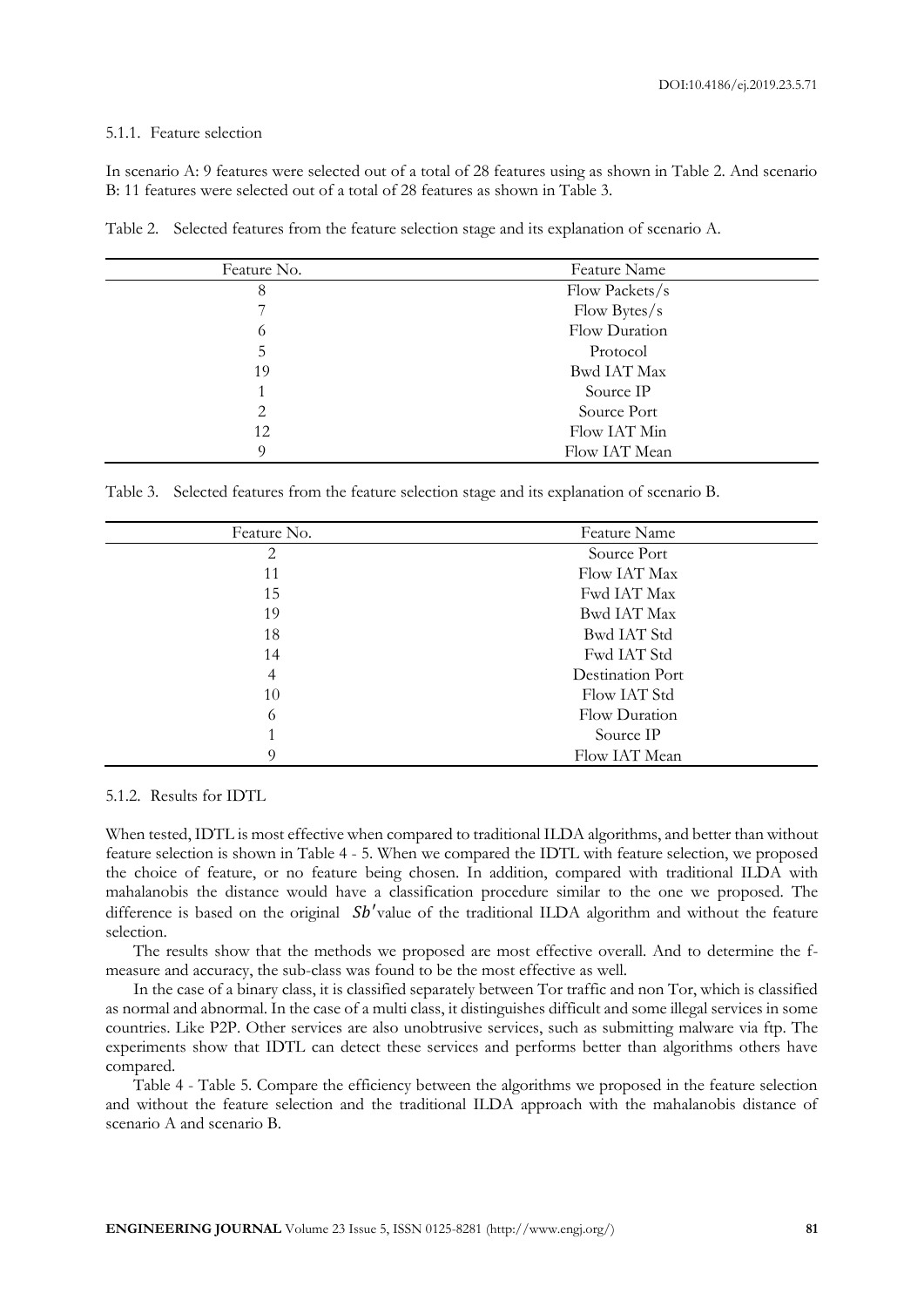| Traditional ILDA with mahalanobis distance | Tor   | Non-Tor |
|--------------------------------------------|-------|---------|
| Precision                                  | 14.27 | 100     |
| Sensitivity                                | 100   | 19.15   |
| Specificity                                | 19.15 | 100     |
| f-Measure                                  | 24.98 | 32.14   |
| Accuracy                                   |       | 28.74   |
| <b>IDTL</b> without features selection     | Tor   | Non-Tor |
| Precision                                  | 22.3  | 99.99   |
| Sensitivity                                | 99.96 | 53.16   |
| Specificity                                | 53.16 | 99.96   |
| f-Measure                                  | 36.47 | 69.42   |
| Accuracy                                   | 58.71 |         |
| <b>IDTL</b> with feature selection         | Tor   | Non-Tor |
| Precision                                  | 44.68 | 97.42   |
| Sensitivity                                | 82.52 | 86.62   |
| Specificity                                | 86.62 | 82.52   |
| f-Measure                                  | 57.97 | 91.70   |
| Accuracy                                   |       | 86.14   |

Table 4. Comparison of performance between algorithms we proposed in feature selection and not feature selection and conventional traditional ILDA with mahalanobis distance of scenario A.

Table 5. Comparison of performance between algorithms we proposed in feature selection and not feature selection and conventional traditional ILDA with mahalanobis distance of scenario B.

| Methods                                    | Class 1 | Class 2 | Class 3 | Class 4 |
|--------------------------------------------|---------|---------|---------|---------|
| Traditional ILDA with mahalanobis distance |         |         |         |         |
| Precision                                  | 50.31   | 87.58   | 70.21   | 45.32   |
| Sensitivity                                | 51.35   | 66.44   | 77.52   | 49.1    |
| Specificity                                | 87.36   | 96.99   | 80.32   | 86.64   |
| f-Measure                                  | 50.82   | 75.56   | 73.68   | 47.13   |
| Accuracy                                   |         |         | 64.39   |         |
| <b>IDTL</b> with full features             | Class 1 | Class 2 | Class 3 | Class 4 |
| Precision                                  | 50.31   | 85.49   | 71.4    | 48.13   |
| Sensitivity                                | 51.35   | 66.61   | 77.96   | 52.03   |
| Specificity                                | 87.36   | 96.39   | 81.31   | 87.35   |
| f-Measure                                  | 50.82   | 74.88   | 74.54   | 50.00   |
| Accuracy                                   | 65.13   |         |         |         |
| IDTL with feature selection                | Class 1 | Class 2 | Class 3 | Class 4 |
| Precision                                  | 55.6    | 98.55   | 97.72   | 75.37   |
| Sensitivity                                | 78.38   | 93.32   | 75.97   | 81.31   |
| Specificity                                | 84.41   | 99.56   | 98.94   | 94      |
| f-Measure                                  | 65.05   | 95.86   | 85.48   | 78.23   |
| Accuracy                                   |         |         | 81.63   |         |

Then, when comparing the IDTL with other machine learning methods, the results are shown in Table 6 and Table 7. Even though IDTL is an incremental learning course, the overall classification performance is far superior to any other learning machine.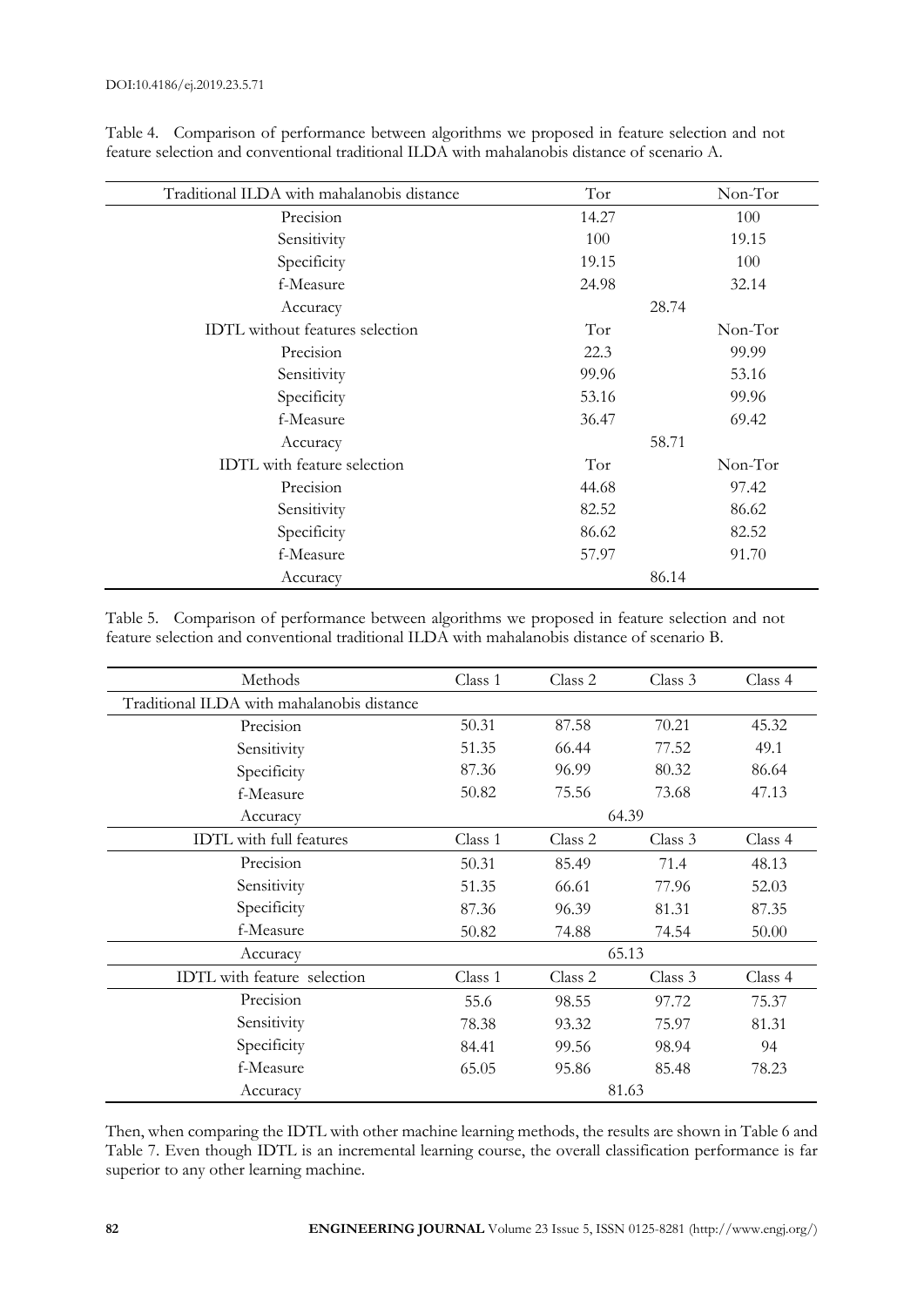| Method      | Efficiency  | Tor   | Non-Tor  |
|-------------|-------------|-------|----------|
|             | Precision   | 44.68 | 97.42    |
|             | Sensitivity | 82.52 | 86.62    |
| <b>IDTL</b> | Specificity | 86.62 | 82.52    |
|             | f-Measure   | 57.97 | 91.70    |
|             | Accuracy    |       | 86.14    |
|             | Precision   | 11.86 | 100      |
|             | Sensitivity | 100   | $0.07\,$ |
| Tree        | Specificity | 0.07  | 100      |
|             | f-Measure   | 21.21 | 0.14     |
|             | Accuracy    |       | 11.92    |
|             | Precision   | 10.86 | 87.49    |
|             | Sensitivity | 36.3  | 59.9     |
| Naïve Bayes | Specificity | 59.9  | 36.3     |
|             | f-Measure   | 16.72 | 71.11    |
|             | Accuracy    |       | 57.11    |
|             | Precision   | 15.9  | 98.5     |
|             | Sensitivity | 96.44 | 31.4     |
| $k$ -NN     | Specificity | 31.4  | 96.44    |
|             | f-Measure   | 27.30 | 47.62    |
|             | Accuracy    |       | 39.11    |
|             | Precision   | 16.02 | 89.48    |
|             | Sensitivity | 32.78 | 76.87    |
| MLP         | Specificity | 76.87 | 32.78    |
|             | f-Measure   | 21.52 | 82.70    |
|             | Accuracy    |       | 71.65    |
|             | Precision   | 15.1  | 100      |
|             | Sensitivity | 100   | 24.36    |
| <b>SVM</b>  | Specificity | 24.36 | 100      |
|             | f-Measure   | 26.24 | 39.18    |
|             | Accuracy    |       | 33.33    |

Table 6. IDTL performance vs. machine learning of scenario A.

Considering Table 6, it was found that when tested scenario A: IDTL had an accuracy of 74.66 and had the highest class of f-measure. When considering the class, it was found that IDTL could best classify two classes. As in the Table 7 scenario B: the highest accuracy is 81.63 and this classification is most effective.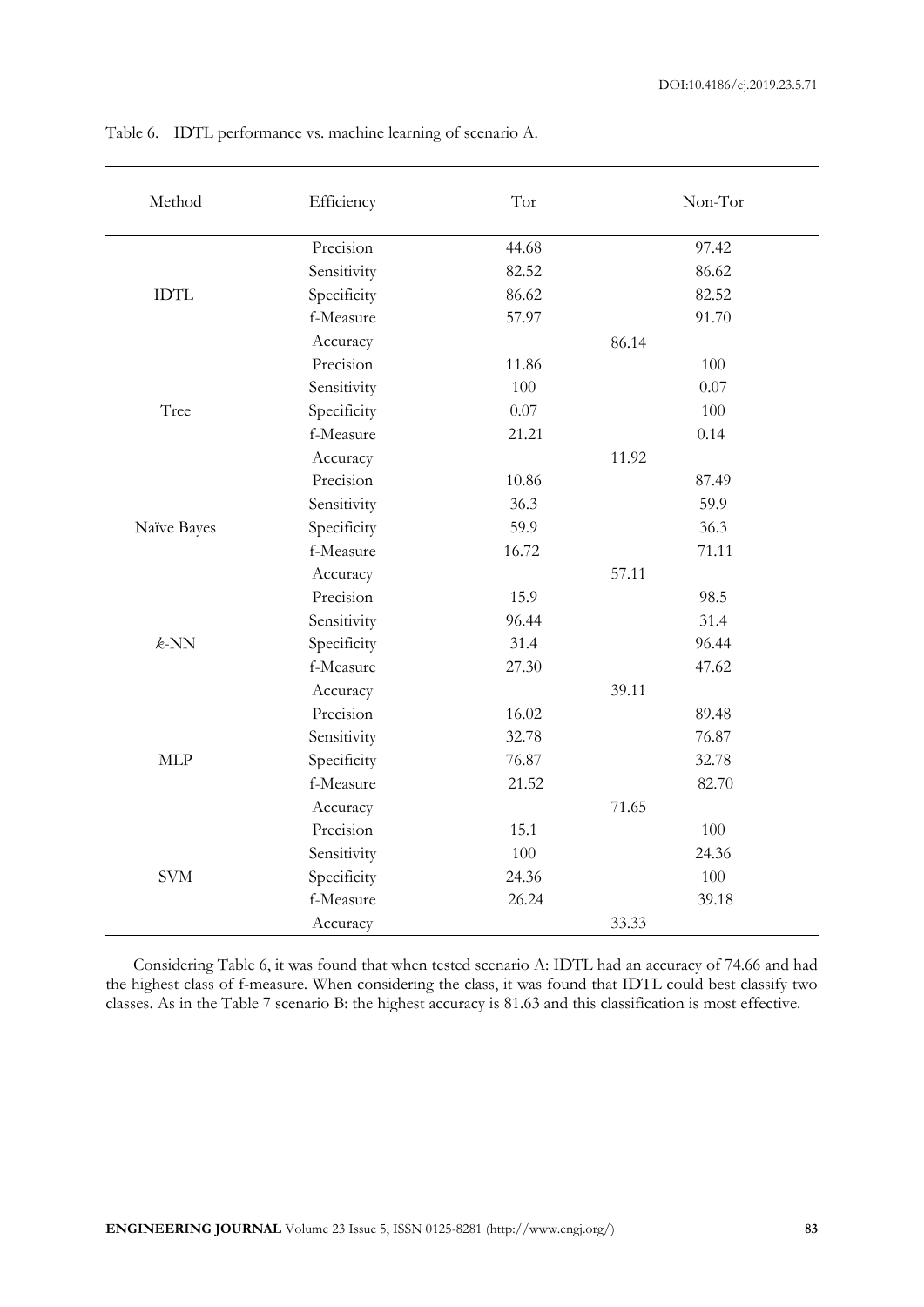| Method                      | Efficiency  | Class 1 | Class 2 | Class 3 | Class 4          |  |  |
|-----------------------------|-------------|---------|---------|---------|------------------|--|--|
|                             | Precision   | 55.6    | 98.55   | 97.72   | 75.37            |  |  |
|                             | Sensitivity | 78.38   | 93.32   | 75.97   | 81.31            |  |  |
| $\text{ID}\text{T}\text{L}$ | Specificity | 84.41   | 99.56   | 98.94   | 94               |  |  |
|                             | f-Measure   | 65.05   | 95.86   | 85.48   | 78.23            |  |  |
|                             | Accuracy    | 81.63   |         |         |                  |  |  |
|                             | Precision   | 60.53   | 72.48   | 78.44   | 74.4             |  |  |
|                             | Sensitivity | 76.51   | 67.64   | 80.18   | 56.31            |  |  |
| Tree                        | Specificity | 87.57   | 91.79   | 86.81   | 95.63            |  |  |
|                             | f-Measure   | 67.59   | 69.98   | 79.30   | 64.10            |  |  |
|                             | Accuracy    |         | 72.01   |         |                  |  |  |
|                             | Precision   | 60      | 73.41   | 78.13   | 73.14            |  |  |
|                             | Sensitivity | 74.84   | 67.12   | 80.29   | 57.66            |  |  |
| Naïve Bayes                 | Specificity | 87.57   | 92.23   | 86.55   | 95.22            |  |  |
|                             | f-Measure   | 66.60   | 70.12   | 79.20   | 64.48            |  |  |
|                             | Accuracy    | 71.85   |         |         |                  |  |  |
|                             | Precision   | 55.13   | 66.87   | 75.98   | 51.14            |  |  |
|                             | Sensitivity | 59.25   | 57.02   | 87.93   | 40.54            |  |  |
| $k$ -NN                     | Specificity | 87.99   | 90.97   | 83.37   | 91.26            |  |  |
|                             | f-Measure   | 57.12   | 61.55   | 81.52   | 45.23            |  |  |
|                             | Accuracy    |         | 66.00   |         |                  |  |  |
|                             | Precision   | 52.17   | 42.92   | 66.89   | $\boldsymbol{0}$ |  |  |
|                             | Sensitivity | 2.49    | 99.66   | 76.52   | $\boldsymbol{0}$ |  |  |
| MLP                         | Specificity | 99.43   | 57.66   | 77.34   | 100              |  |  |
|                             | f-Measure   | 4.75    | 60.00   | 71.38   | $\boldsymbol{0}$ |  |  |
|                             | Accuracy    | 53.28   |         |         |                  |  |  |
|                             | Precision   | 60.23   | 97.7    | 8.33    | 26.34            |  |  |
|                             | Sensitivity | 33.06   | 94.35   | 0.11    | 93.24            |  |  |
| <b>SVM</b>                  | Specificity | 94.56   | 99.29   | 99.27   | 41.16            |  |  |
|                             | f-Measure   | 42.69   | 96.00   | 0.22    | 41.08            |  |  |
|                             | Accuracy    |         | 46.64   |         |                  |  |  |

Table 7. IDTL performance compared with machine learning of scenario B.

#### 5.1.3. Other datasets

When testing a cyber-attack dataset set, it was found that, initially, the IDTL method we proposed was highly effective at classifying different attacking behaviors. And many systems such as NSL-KDD are the popular datasets for detecting abnormalities. There are 5 classes including Normal, Dos, Probe, R2L, and U2R. Next is the Phishing website, a dataset that used phishing sites.

There are two classes, Phishing and Non-Phishing. Next, SAME which is an invasion on the Android operating system. There are two classes of smartphone applications: benign and malicious. Next, the spam base which is a spam-infested dataset. There are two classes, spam and non-spam. The dataset is still present, and IDTL is tested. In the case of NSL-KDD, we used the KDDTrain + 20Percent dataset for the training dataset and KDDTest + for testing datasets. It's 100% used by developer's other datasets and uses 70% for training and 30% for testing. Testing data is new in the training process the results of the experiment show the efficiency as shown in Table 8.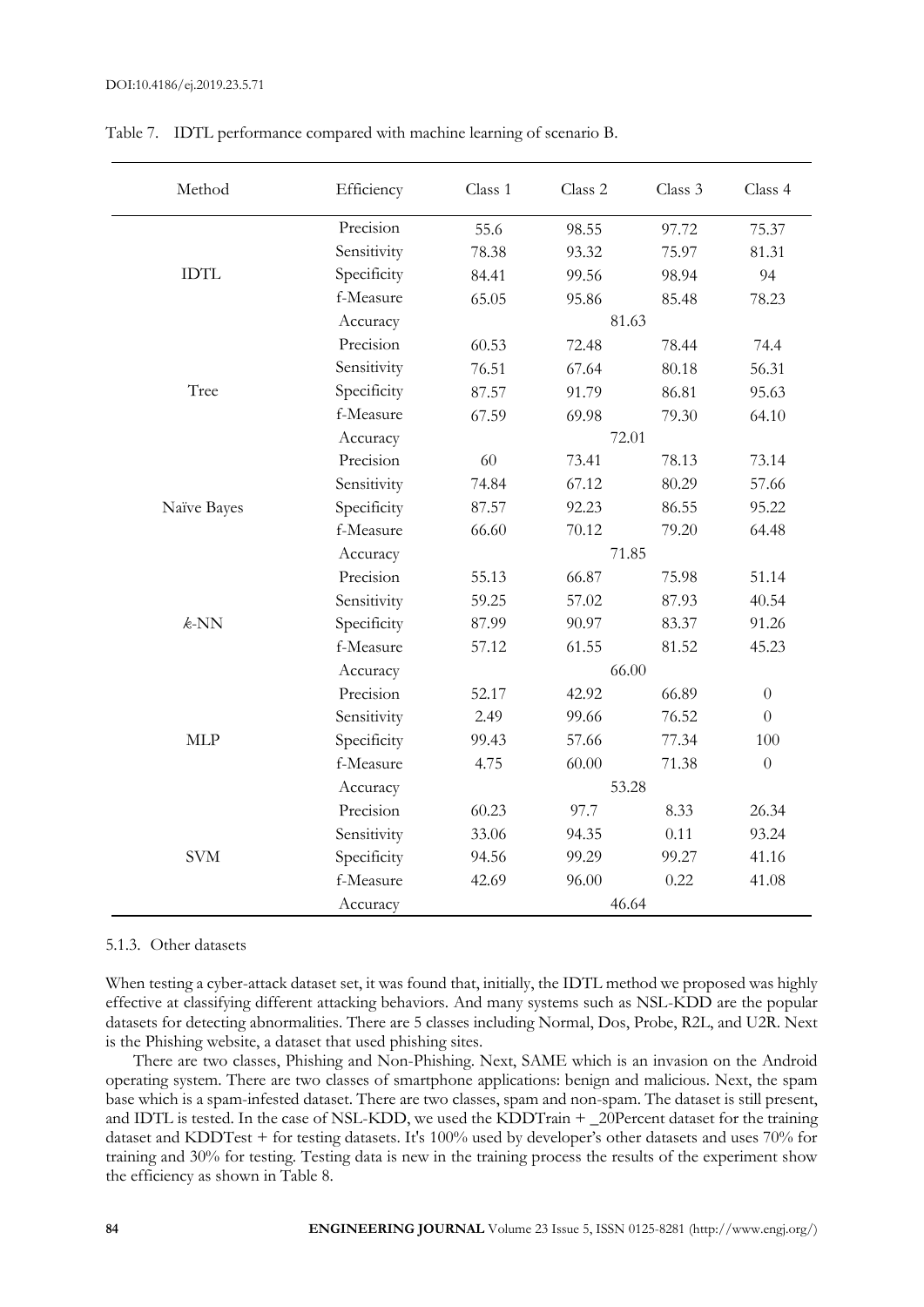DOI:10.4186/ej.2019.23.5.71

| Dataset     | Method/Accuracy |       |             |        |       |            |
|-------------|-----------------|-------|-------------|--------|-------|------------|
|             | IDTL            | C4.5  | Naïve Bayes | $k-NN$ | MLP   | <b>SVM</b> |
| NSL-KDD     | 75.71           | 74.73 | 68.12       | 71.38  | 70.16 | 70.86      |
| <b>SAME</b> | 96.04           | 95.38 | 93.23       | 95.38  | 52.15 | 92.57      |
| Phishing    | 91.05           | 89.93 | 87.13       | 83.54  | 49.23 | 71.30      |
| Spambase    | 85              | 82.61 | 43.36       | 72.83  | 34.28 | 84.86      |

Table 8. The comparison of accuracy machines learning between IDTL with other datasets.

#### **5.2. Discussion**

The results show that IDTL is highly effective in classifying cyber-attacks. The structure of the IDTL is an incremental learning model that updates the model in sequential training. The equation we think is that the value of  $Sb'$  is computed in binary class in each class to identify any two nodes, thus obtaining the appropriate value of  $\lambda$  to find the distance to classify for the two nodes. If using ILDA's traditional  $Sb'$ , the equation is to find the value between any class by the number of classes, for example, to classify 4 classes. Each class of the binary tree computes the other classes by taking the mean of all  $\bar{x}'$  together with this there are some distortions in the calculation.

The IDTL focuses on only one layer, two layers, as a layered layer. The final class is the traditional, incremental learning model that is being updated to detect other types of cyber-attacks. And IDTL classified with distance in the testing phase by recognizing the values of the training phase, similar to the research of Aborujilah and Musa [45] which has the same high efficiency.

## **6. Conclusion**

In this paper, IDTL developed a cyber- attack detection algorithm. Based on the ILDA algorithm, our research has tested on the main dataset, the Tor dataset, which is a dataset of hidden services. Since the current invasion is difficult to detect on the computer network, the goal of this research is to develop algorithms that can incrementally learn in hierarchical order. The proposed algorithms have feature selection to select only the most important features and classify them by using Pearson correlation as the algorithm for selecting the feature and developing the IDTL. Some enhancements have been made to optimize the IDTL structure. The results showed that IDTL was the most effective when compared to other methods, both binary and multiclass, as well as when tested with other cyber-attack datasets. It's high performance as well in a variety of ways regarding system intrusion. Future research will develop an incremental learning system based on current research. IoT or smart devices must be able to detect real-time intrusions at all times, such as in a factory or smart farmer.

#### **7. Appendix**

When new sample y in the kth class;  $k \in [1, M]$  as  $\Sigma_{x \in \{x_k\}}(x - \bar{x}_k) = 0$  Then, covariance matrix is equally updated as in the equation.

$$
\Sigma'_{k} = \Sigma_{k} + \frac{n_{k}^{2} + n_{k}}{n_{k} + 1^{2}} (y - \bar{x}_{k})(y - \bar{x}_{k})^{T}
$$

$$
= \Sigma_k + \frac{n_k}{n_k+1} (y - \bar{x}_k)(y - \bar{x}_k)^T
$$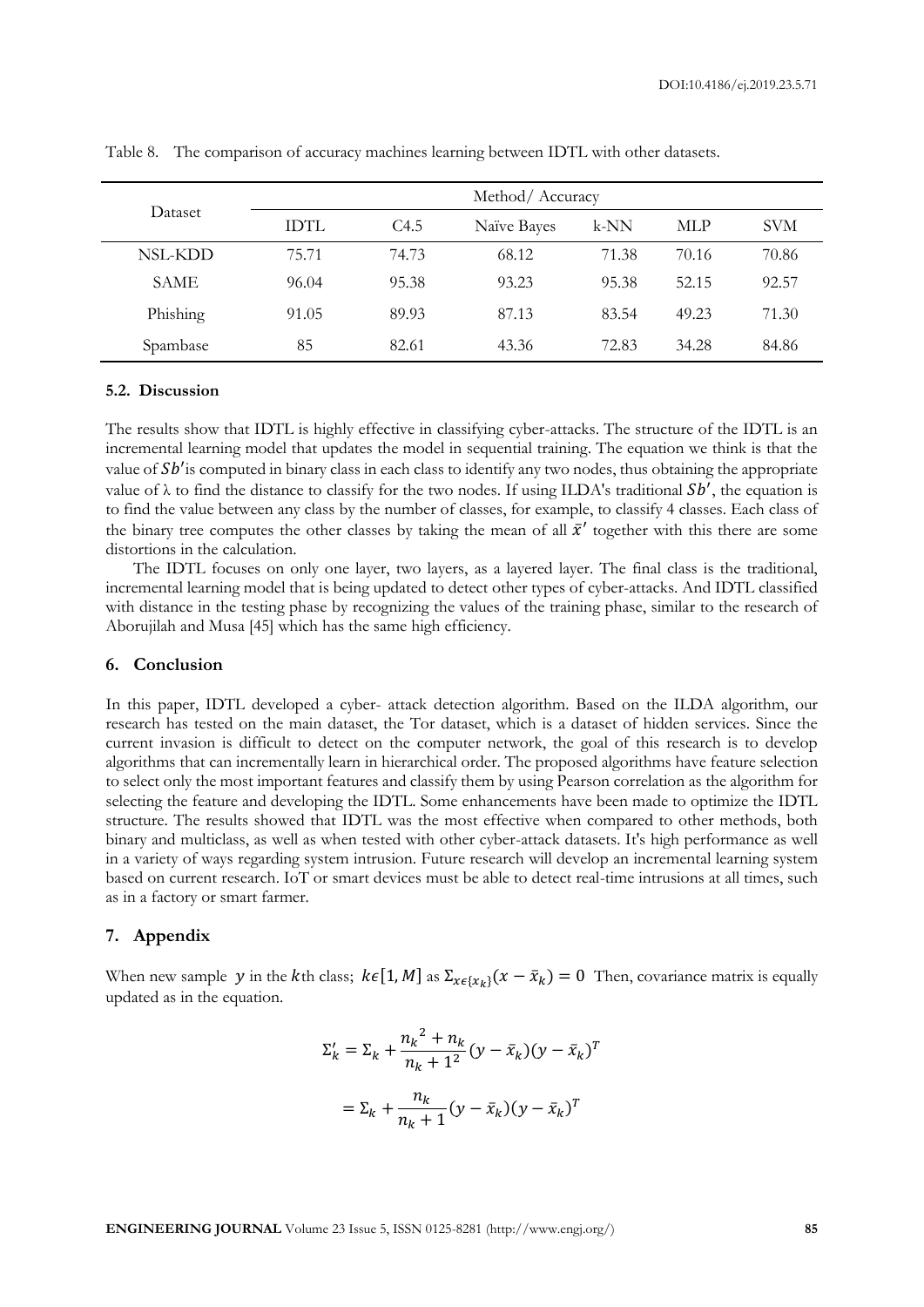#### **References**

- [1] P. Mishra, E. S. Pilli, V. Varadharajan, and U. Tupakula, "Intrusion detection techniques in cloud environment: A survey," *Journal of Network and Computer Applications*, vol. 77, pp. 18–47, 2017.
- [2] B. B. Zarpelão, R. S. Miani, C. T. Kawakani, and S. C. de Alvarenga, "A survey of intrusion detection in Internet of Things," *Journal of Network and Computer Applications*, vol. 84, pp. 25–37, 2017.
- [3] A. L. Buczak and E. Guven, "A survey of data mining and machine learning methods for cyber security intrusion detection," *IEEE Communications Surveys Tutorials*, vol. 18, no. 2, pp. 1153–1176, 2016.
- [4] G. Kim, S. Lee, and S. Kim, "A novel hybrid intrusion detection method integrating anomaly detection with misuse detection," *Expert Systems with Applications*, vol. 41, no. 4, Part 2, pp. 1690–1700, Mar. 2014.
- [5] R. A. R. Ashfaq, X.-Z. Wang, J. Z. Huang, H. Abbas, and Y.-L. He, "Fuzziness based semi-supervised learning approach for intrusion detection system," *Information Sciences*, vol. 378, pp. 484–497, Feb. 2017.
- [6] C. Yin, Y. Zhu, J. Fei, and X. He, "A deep learning approach for intrusion detection using recurrent neural networks," *IEEE Access*, vol. 5, pp. 21954–21961, 2017.
- [7] D. J. Weller-Fahy, B. J. Borghetti, and A. A. Sodemann, "A survey of distance and similarity measures used within network intrusion anomaly detection," *IEEE Communications Surveys and Tutorials*, vol. 17, no. 1, pp. 70–91, Jan. 2015.
- [8] Z. Tan, A. Jamdagni, X. He, and P. Nanda, "Network intrusion detection based on LDA for payload feature selection," *2010 IEEE Globecom Workshop on Web and Pervasive Security:* 6-10 December 2010, Miami, Florida, pp. 1545–1549, 2010.
- [9] S. S. Sathya, R. G. Ramani, and K. Sivaselvi, "Discriminant analysis based feature selection in KDD intrusion dataset," *International Journal of Computer Applications*, vol. 31, pp. 1-7, 2011.
- [10] R. Datti and B. Verma, "Feature reduction for intrusion detection using linear discriminant analysis," *International Journal on Engineering Science and Technology*, vol. 2, no. 4, pp. 1072–1078.
- [11] S. Singh and S. Silakari, "Generalized discriminant analysis algorithm for feature reduction in Cyber Attack Detection System," *International Journal of Computer Science and Information Security*, vol. 6, no. 1, pp. 173-180, 2009.
- [12] P. G. Jeya, M. Ravichandran, and C. S. Ravichandran, "Efficient classifier for R2L and U2R attacks," International Journal of Computer Applications, vol. 45, no. 21, pp. 28-32, 2012.
- [13] Q. Gao, Y. Huang, X. Gao, W. Shen, and H. Zhang, "A novel semi-supervised learning for face recognition," *Neurocomputing*, vol. 152, pp. 69–76, Mar. 2015.
- [14] S. Pang, S. Ozawa, and N. Kasabov, "Incremental linear discriminant analysis for Classification of data streams," *IEEE transactions on Systems, Man, and Cybernetics, part B (Cybernetics)*, vol. 35, no. 5, pp. 905-914, 2005.
- [15] I. Syarif, A. Prugel-Bennett, and G. Wills, "Unsupervised clustering approach for network anomaly detection," in *Networked Digital Technologies*, R. Benlamri, Ed. Berlin, Heidelberg: Springer, 2012, vol. 293, pp. 135–145.
- [16] K. S. A. Kumar and A. M. M. O. Chacko, "Clustering algorithms for intrusion detection: A broad visualization," in *Proceedings of the Second International Conference on Information and Communication Technology for Competitive Strategies*, Udaipur, India, 2016, pp. 135:1–135:4.
- [17] A. Bohara, U. Thakore, and W. H. Sanders, "Intrusion detection in enterprise systems by combining and clustering diverse monitor data," in *Proceedings of the Symposium and Bootcamp on the Science of Security*, Pittsburgh, Pennsylvania, 2016, pp. 7–16.
- [18] M. Wurzenberger, F. Skopik, M. Landauer, P. Greitbauer, R. Fiedler, and W. Kastner, "Incremental clustering for semi-supervised anomaly detection applied on log data," in *Proceedings of the 12th International Conference on Availability, Reliability and Security*, Reggio Calabria, Italy, 2017, pp. 31:1–31:6.
- [19] Z. Xue, Y. Shang, and A. Feng, "Semi-supervised outlier detection based on fuzzy rough C-means clustering," *Mathematics and Computers in Simulation*, vol. 80, no. 9, pp. 1911–1921, May 2010.
- [20] Y. Yuan, G. Kaklamanos, and D. Hogrefe, "A novel semi-supervised adaboost technique for network anomaly detection," in *Proceedings of the 19th ACM International Conference on Modeling, Analysis and Simulation of Wireless and Mobile Systems*, Malta, Malta, 2016, pp. 111–114.
- [21] M. A. Jabbar, R. Aluvalu, and S. S. S. Reddy, "Cluster based ensemble classification for intrusion detection system," in *Proceedings of the 9th International Conference on Machine Learning and Computing*, Singapore, Singapore, 2017, pp. 253–257.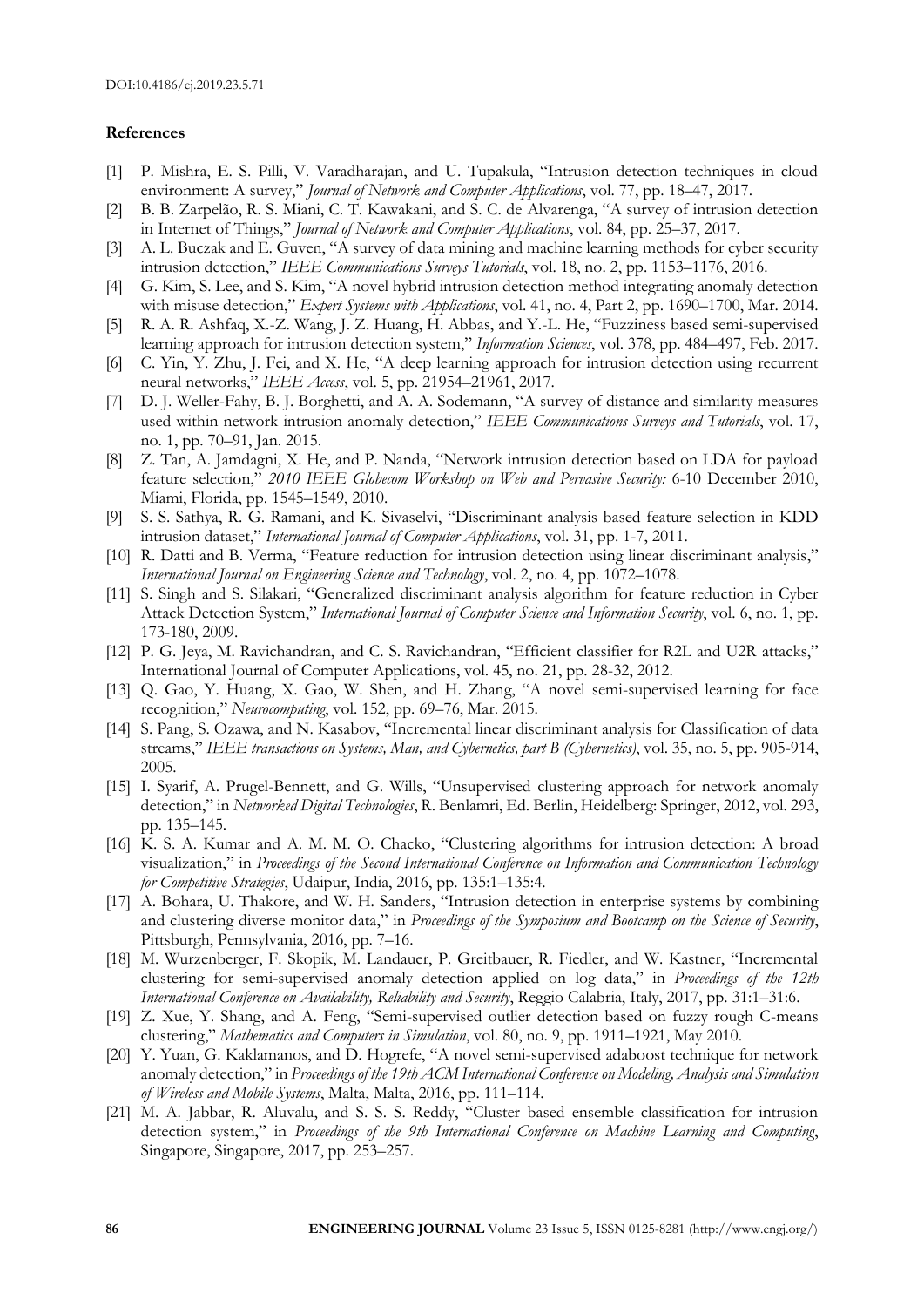- [22] P. Arun Raj Kumar and S. Selvakumar, "Detection of distributed denial of service attacks using an ensemble of adaptive and hybrid neuro-fuzzy systems," *Computer Communications*, vol. 36, no. 3, pp. 303– 319, Feb. 2013.
- [23] S. T. Miller and C. Busby-Earle, "Multi-Perspective Machine Learning a Classifier Ensemble Method for Intrusion Detection," in *Proceedings of the 2017 International Conference on Machine Learning and Soft Computing*, Ho Chi Minh City, Vietnam, 2017, pp. 7–12.
- [24] J.-G. Yang, J.-K. Kim, U.-G. Kang, and Y.-H. Lee, "Coronary heart disease optimization system on adaptive-network-based fuzzy inference system and linear discriminant analysis (ANFIS—LDA)," *Personal Ubiquitous Comput.*, vol. 18, no. 6, pp. 1351–1362, Aug. 2014.
- [25] A. A. Aburomman and M. B. I. Reaz, "Ensemble of binary SVM classifiers based on PCA and LDA feature extraction for intrusion detection," in *Proceedings of 2016 IEEE Advanced Information Management, Communicates, Electronic and Automation Control Conference, IMCEC 2016*, Xi'an, China, 2017, pp. 636–640.
- [26] A. Saad, C. Khalid, and J. Mohamed, "Network intrusion detection system based on Direct LDA," in *2015 Third World Conference on Complex Systems (WCCS)*, Marrakech, Morocco, 2015, pp. 1–6.
- [27] K. M. A. Alheeti, A. Gruebler, and K. McDonald-Maier, "Using discriminant analysis to detect intrusions in external communication for self-driving vehicles," *Digital Communications and Networks*, vol. 3, no. 3, pp. 180–187, Aug. 2017.
- [28] R. Datti and S. Lakhina, "Performance comparison of features reduction techniques for intrusion detection system," *International Journal of Computer Science and Technology*, vol. 3, no. 1, pp. 332-335, 2012.
- [29] H. He, S. Chen, K. Li, and X. Xu, "Incremental learning from stream data," *IEEE Transactions on Neural Networks*, vol. 22, no. 12, pp. 1901–1914, Dec. 2011.
- [30] D. Bhosale and R. Ade, "Intrusion detection using incremental learning from streaming imbalanced data," *International Journal of Managing Public Sector Information and Communication Technologies*, vol. 6, no. 1, pp. 09–20, Mar. 2015.
- [31] L. Jin, K. Ding, and Z. Huang, "Incremental learning of LDA model for Chinese writer adaptation," *Neurocomputing*, vol. 73, no. 10, pp. 1614–1623, Jun. 2010.
- [32] S. Pang, Y. Peng, T. Ban, D. Inoue, and A. Sarrafzadeh, "A federated network online network traffics analysis engine for cybersecurity," in *2015 International Joint Conference on Neural Networks (IJCNN)*, Killarney, Ireland, 2015, pp. 1–8.
- [33] S.-Y. Ji, B.-K. Jeong, S. Choi, and D. H. Jeong, "A multi-level intrusion detection method for abnormal network behaviors," *Journal of Network and Computer Applications*, vol. 62, pp. 9–17, Feb. 2016.
- [34] B. Subba, S. Biswas, and S. Karmakar, "Intrusion detection systems using linear discriminant analysis and logistic regression," in *2015 Annual IEEE India Conference (INDICON)*, New Delhi, India, 2015, pp. 1–6.
- [35] P. Di Lena and L. Margara, "Optimal global alignment of signals by maximization of Pearson Correlation," *Inf. Process. Lett.*, vol. 110, no. 16, pp. 679–686, Jul. 2010.
- [36] R. De Maesschalck, D. Jouan-Rimbaud, and D. L. Massart, "The Mahalanobis distance," *Chemometrics and Intelligent Laboratory Systems*, vol. 50, no. 1, pp. 1–18, Jan. 2000.
- [37] A. Habibi Lashkari, G. Draper Gil, M. S. I. Mamun, and A. A. Ghorbani, "Characterization of Tor traffic using time based features," in *Proceedings of the 3rd International Conference on Information Systems Security and Privacy*, Porto, Portugal, 2017, pp. 253–262.
- [38] L. Dhanabal and D. S. P. Shantharajah, "A study on NSL-KDD dataset for intrusion detection system based on classification algorithms," *International Journal of Advanced Research in Computer and Communication Engineering*, vol. 4, no. 6, pp. 446-452, 2015.
- [39] M. Hopkins, E. Reeber, G. Forman and J. Suermondt. (1999). *UCI Machine Learning Repository: Spambase Data Set* [Online]. Available: https://archive.ics.uci.edu/ml/datasets/spambase. [Accessed: 20 Aug 2018].
- [40] R. M. A. Mohammad and L. McCluskey. (2015). *UCI Machine Learning Repository: Phishing Websites Data Set* [Online]. Available: https://archive.ics.uci.edu/ml/datasets/phishing+websites. [Accessed: 20 Aug 2018].
- [41] K. Demertzis and L. Iliadis, "SAME: An intelligent anti-malware extension for Android ART Virtual Machine," in *Computational Collective Intelligence*, 2015, pp. 235–245.
- [42] H. F. Eid, A. E. Hassanien, T. Kim, and S. Banerjee, "Linear correlation-based feature selection for network intrusion detection model," in *International Conference on Security of Information and Communication Networks*, Berlin, Heidelberg, 2013, pp. 240–248.